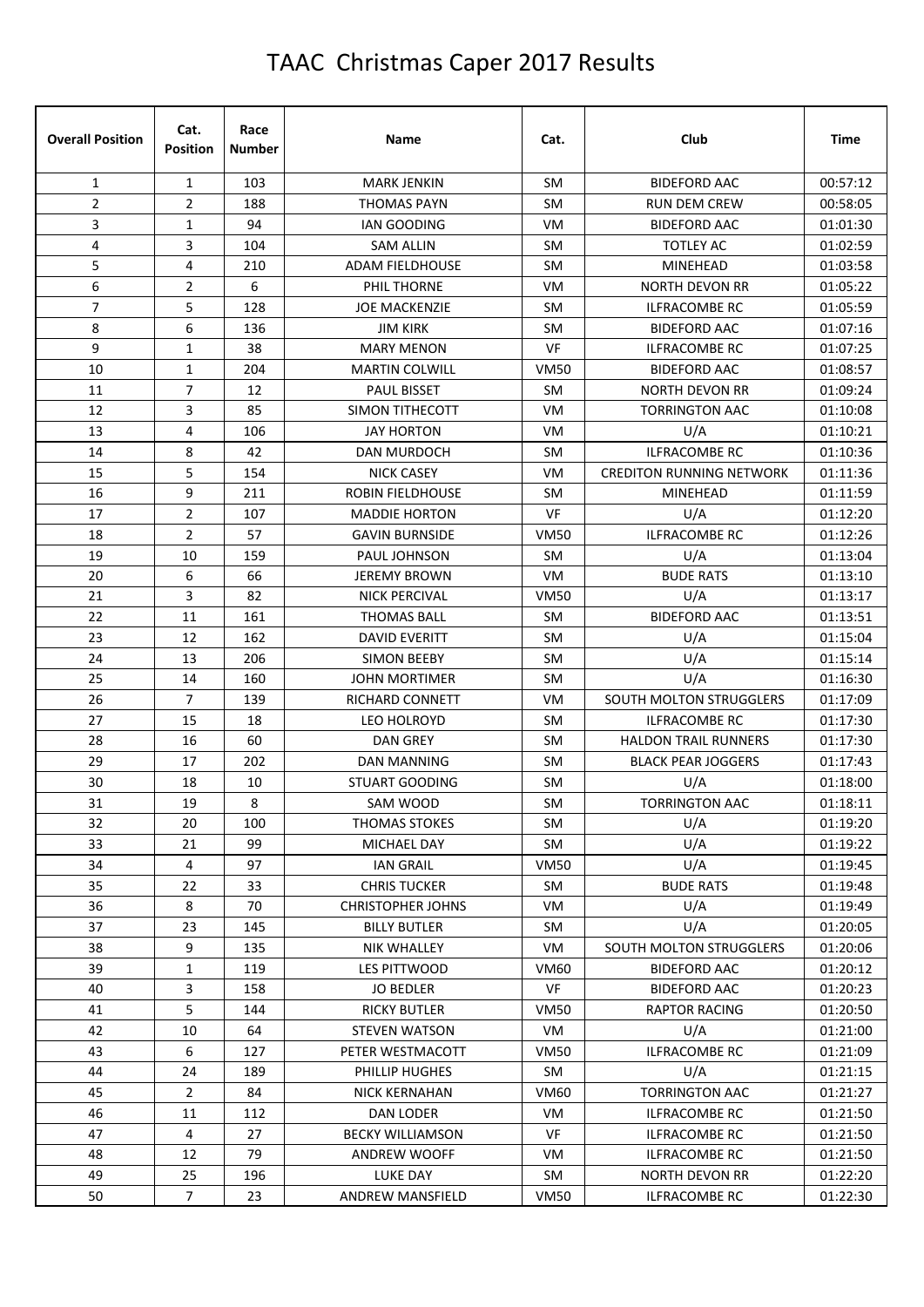| <b>Overall Position</b> | Cat.<br><b>Position</b> | Race<br><b>Number</b> | Name                    | Cat.        | Club                       | <b>Time</b> |
|-------------------------|-------------------------|-----------------------|-------------------------|-------------|----------------------------|-------------|
| 51                      | 13                      | 48                    | <b>MARK PATTENDEN</b>   | <b>VM</b>   | <b>TORRINGTON AAC</b>      | 01:22:35    |
| 52                      | $\mathbf{1}$            | 156                   | <b>OONAGH WILSON</b>    | <b>VF45</b> | <b>TORRINGTON AAC</b>      | 01:22:58    |
| 53                      | 14                      | 125                   | <b>ALASTAIR NEWEY</b>   | VM.         | <b>ILFRACOMBE RC</b>       | 01:23:19    |
| 54                      | 15                      | 207                   | <b>DAVID BURBIDGE</b>   | VM          | U/A                        | 01:23:36    |
| 55                      | 8                       | 141                   | <b>ANDREW SAMUEL</b>    | <b>VM50</b> | SOUTH MOLTON STRUGGLERS    | 01:23:45    |
| 56                      | 9                       | 37                    | PHIL ALDIS              | <b>VM50</b> | <b>BUDE RATS</b>           | 01:24:01    |
| 57                      | 26                      | 95                    | PAUL CURTHINE           | SM          | <b>BUDE RATS</b>           | 01:24:01    |
| 58                      | 27                      | 157                   | <b>DAVID LEE</b>        | SM          | <b>TORRINGTON AAC</b>      | 01:24:16    |
| 59                      | $\mathbf{1}$            | 87                    | <b>MARILYN BLAIR</b>    | <b>VF55</b> | <b>TORRINGTON AAC</b>      | 01:24:20    |
| 60                      | $\overline{2}$          | 5                     | SARAH FRANCIS           | VF45        | <b>NORTH DEVON RR</b>      | 01:24:23    |
| 61                      | 3                       | 120                   | <b>BARRY EDWARDS</b>    | <b>VM60</b> | NORTH DEVON RR             | 01:24:28    |
| 62                      | $\overline{2}$          | 208                   | <b>VICKY FIELDHOUSE</b> | <b>VF55</b> | <b>MINEHEAD</b>            | 01:24:31    |
| 63                      | 10                      | 126                   | <b>STEVE SANDERS</b>    | <b>VM50</b> | <b>BIDEFORD AAC</b>        | 01:24:32    |
| 64                      | 28                      | 194                   | <b>ALASTAIR COOK</b>    | SM          | U/A                        | 01:24:38    |
| 65                      | 11                      | 114                   | <b>GARY KEMP</b>        | <b>VM50</b> | <b>ILFRACOMBE RC</b>       | 01:24:40    |
| 66                      | 12                      | 36                    | <b>KENNY JAMES</b>      | <b>VM50</b> | <b>PUFFING BILLIES</b>     | 01:24:47    |
| 67                      | 13                      | 92                    | <b>PAUL DIFFEY</b>      | <b>VM50</b> | <b>BUDE RATS</b>           | 01:25:05    |
| 68                      | 16                      | 56                    | <b>NEIL REEBY</b>       | <b>VM</b>   | <b>TORRINGTON AAC</b>      | 01:25:20    |
| 69                      | 4                       | 111                   | TIM JONES               | VM60        | NORTH DEVON RR             | 01:25:36    |
| 70                      | 3                       | 118                   | <b>STEPH WADE</b>       | <b>VF45</b> | <b>NORTH DEVON RR</b>      | 01:25:44    |
| 71                      | 17                      | 67                    | <b>MARK RICHARDSON</b>  | VM          | U/A                        | 01:26:03    |
| 72                      | 14                      | 153                   | <b>JOHN BEWES</b>       | <b>VM50</b> | U/A                        | 01:26:06    |
| 73                      | 4                       | 167                   | LOUISE THOMAS           | <b>VF45</b> | NORTH DEVON RR             | 01:26:10    |
| 74                      | 15                      | 96                    | <b>MIKE TUNNEY</b>      | <b>VM50</b> | <b>BUDE RATS</b>           | 01:26:12    |
| 75                      | 29                      | 166                   | <b>IAN BLYTHE</b>       | SM          | <b>BRADWORTHY RC</b>       | 01:26:13    |
| 76                      | 30                      | 59                    | ROBER CURTIS            | SM          | <b>BUDE RATS</b>           | 01:26:34    |
| 77                      | 5                       | 165                   | PAULA BEDFORD           | VF          | <b>EAST LONDON RUNNERS</b> | 01:26:41    |
| 78                      | 31                      | 71                    | NICK COLEING            | SM          | U/A                        | 01:27:06    |
| 79                      | 16                      | 91                    | <b>SEAN JACK</b>        | <b>VM50</b> | <b>BUDE RATS</b>           | 01:27:32    |
| 80                      | 6                       | 43                    | <b>HANNAH MURDOCH</b>   | VF          | <b>ILFRACOMBE RC</b>       | 01:28:07    |
| 81                      | 32                      | 109                   | RYAN COLLINS            | SM          | ILFRACOMBE RC              | 01:28:07    |
| 82                      | 1                       | 122                   | LIZ CLIFFORD            | SF          | ILFRACOMBE RC              | 01:28:09    |
| 83                      | 33                      | 201                   | <b>ADAM DAVEY</b>       | SM          | <b>NORTH DEVON RR</b>      | 01:28:17    |
| 84                      | 17                      | 186                   | <b>MARK OGDEN</b>       | <b>VM50</b> | <b>NORTH DEVON RR</b>      | 01:29:24    |
| 85                      | 18                      | 203                   | PETER KNEIL             | <b>VM50</b> | NORTH DEVON RR             | 01:30:15    |
| 86                      | 18                      | 108                   | MIKE ROBINSON           | VM          | <b>ILFRACOMBE RC</b>       | 01:30:34    |
| 87                      | 34                      | 184                   | STEPHEN POVEY           | SM          | U/A                        | 01:30:49    |
| 88                      | 5                       | 54                    | DAVID BATES             | <b>VM60</b> | U/A                        | 01:30:52    |
| 89                      | $\overline{7}$          | 78                    | LAURA HOBBS             | VF          | <b>TORRINGTON AAC</b>      | 01:31:22    |
| 90                      | 35                      | 172                   | <b>ALEX HILLMAN</b>     | SM          | U/A                        | 01:32:01    |
| 91                      | 19                      | 14                    | <b>TREV BRYAN</b>       | <b>VM50</b> | NORTH DEVON RR             | 01:32:23    |
| 92                      | 20                      | 17                    | SIMON OLIVER            | <b>VM50</b> | ILFRACOMBE RC              | 01:33:54    |
| 93                      | 21                      | 61                    | RICHARD OWEN            | VM50        | <b>OKEHAMPTON RC</b>       | 01:34:05    |
| 94                      | 36                      | 116                   | <b>EMLYN PEARCE</b>     | SM          | <b>ILFRACOMBE RC</b>       | 01:34:11    |
| 95                      | 8                       | 170                   | <b>VICKY ROPER</b>      | VF          | U/A                        | 01:34:15    |
| 96                      | 5                       | 24                    | <b>AMY HAWKES</b>       | <b>VF45</b> | <b>BIDEFORD AAC</b>        | 01:34:17    |
| 97                      | 22                      | 90                    | <b>GEOFF EDWARDS</b>    | <b>VM50</b> | U/A                        | 01:34:30    |
| 98                      | 6                       | 86                    | <b>IAN SNOW</b>         | VM60        | <b>TORRINGTON AAC</b>      | 01:34:49    |
| 99                      | 19                      | 143                   | <b>CHRIS DURAIN</b>     | VM          | HATHERLEIGH                | 01:35:02    |
| 100                     | $\overline{7}$          | 35                    | <b>DAVE IRVINE</b>      | <b>VM60</b> | ILFRACOMBE RC              | 01:35:03    |
|                         |                         |                       |                         |             |                            |             |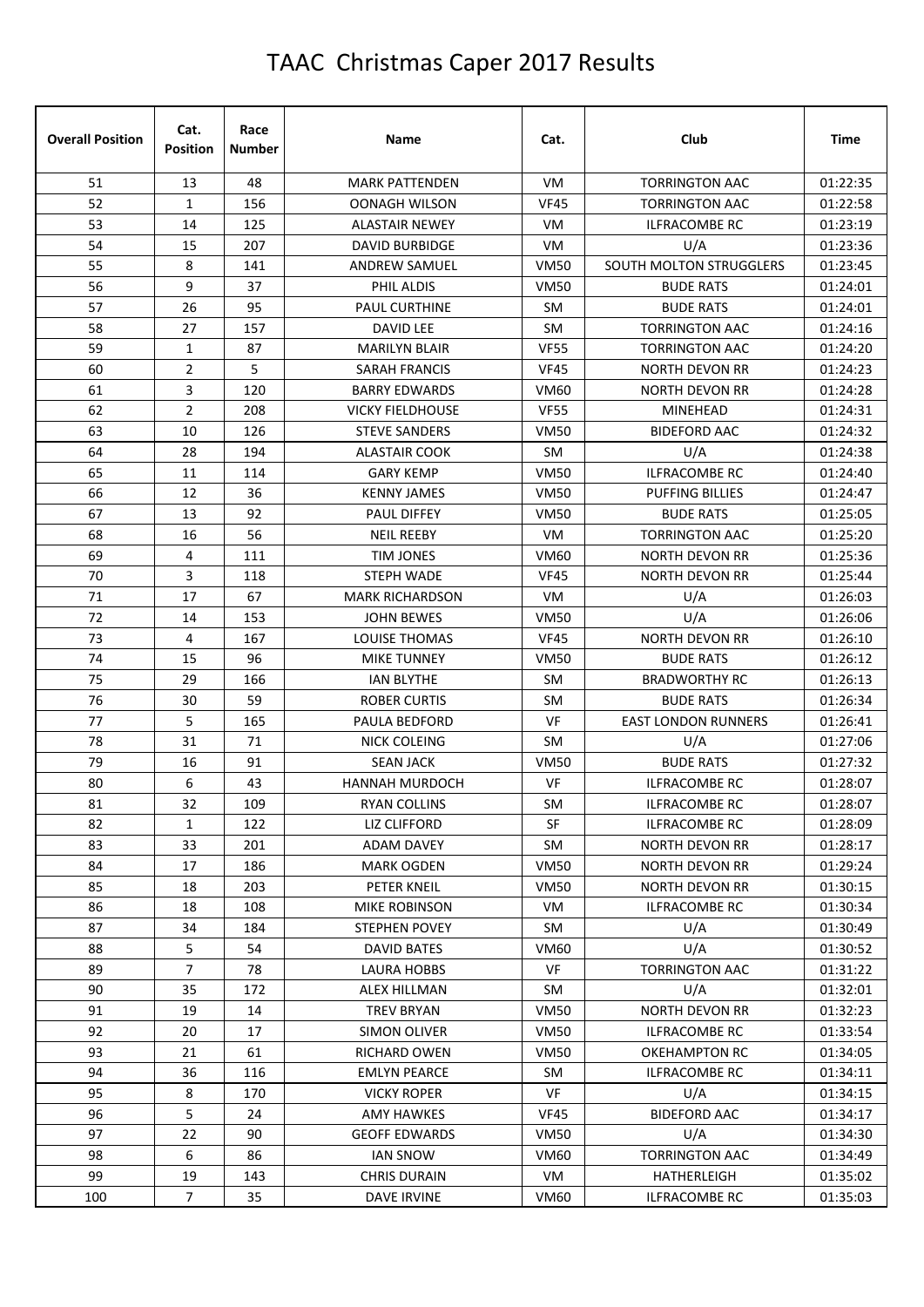| 101<br>9<br>187<br>VF<br>U/A<br>RACHEL BONNER<br>102<br>37<br>168<br>PHIL LACEY<br><b>SM</b><br><b>BIDEFORD AAC</b><br>VF<br>69<br>103<br>10<br><b>SARAH HEAL</b><br>U/A<br>NORTH DEVON RR<br>104<br>23<br>117<br><b>VM50</b><br><b>AARON RINDER</b><br>VF<br>105<br>163<br><b>EAST LONDON RUNNERS</b><br>11<br><b>SARAH BURNS</b><br>U/A<br>106<br>24<br>182<br><b>VM50</b><br>MICHAEL COUSINS<br>107<br>8<br>50<br>NORTH DEVON RR<br><b>HUGH MUIRHEAD</b><br><b>VM60</b><br>3<br>16<br>108<br>NICOLA OLIVER<br><b>VF55</b><br><b>ILFRACOMBE RC</b><br>109<br>12<br>102<br>VF<br>LIZ NABB<br><b>TORRINGTON AAC</b><br>6<br>110<br>121<br><b>VF45</b><br>KATRINA SMALE<br><b>NORTH DEVON RR</b><br>111<br>20<br>150<br><b>VM</b><br><b>NORTH DEVON RR</b><br>DARREN IRWIN<br>38<br>112<br>175<br>U/A<br><b>GARETH GODWIN</b><br>SM<br>U/A<br>13<br>VF<br>113<br>176<br>SARAH CASUEILLE-LACAZE | <b>Time</b> | Club | Cat. | Name | Race<br>Number | Cat.<br><b>Position</b> | <b>Overall Position</b> |
|-----------------------------------------------------------------------------------------------------------------------------------------------------------------------------------------------------------------------------------------------------------------------------------------------------------------------------------------------------------------------------------------------------------------------------------------------------------------------------------------------------------------------------------------------------------------------------------------------------------------------------------------------------------------------------------------------------------------------------------------------------------------------------------------------------------------------------------------------------------------------------------------------|-------------|------|------|------|----------------|-------------------------|-------------------------|
|                                                                                                                                                                                                                                                                                                                                                                                                                                                                                                                                                                                                                                                                                                                                                                                                                                                                                               | 01:35:07    |      |      |      |                |                         |                         |
|                                                                                                                                                                                                                                                                                                                                                                                                                                                                                                                                                                                                                                                                                                                                                                                                                                                                                               | 01:35:14    |      |      |      |                |                         |                         |
|                                                                                                                                                                                                                                                                                                                                                                                                                                                                                                                                                                                                                                                                                                                                                                                                                                                                                               | 01:35:38    |      |      |      |                |                         |                         |
|                                                                                                                                                                                                                                                                                                                                                                                                                                                                                                                                                                                                                                                                                                                                                                                                                                                                                               | 01:35:43    |      |      |      |                |                         |                         |
|                                                                                                                                                                                                                                                                                                                                                                                                                                                                                                                                                                                                                                                                                                                                                                                                                                                                                               | 01:35:54    |      |      |      |                |                         |                         |
|                                                                                                                                                                                                                                                                                                                                                                                                                                                                                                                                                                                                                                                                                                                                                                                                                                                                                               | 01:36:13    |      |      |      |                |                         |                         |
|                                                                                                                                                                                                                                                                                                                                                                                                                                                                                                                                                                                                                                                                                                                                                                                                                                                                                               | 01:36:18    |      |      |      |                |                         |                         |
|                                                                                                                                                                                                                                                                                                                                                                                                                                                                                                                                                                                                                                                                                                                                                                                                                                                                                               | 01:37:03    |      |      |      |                |                         |                         |
|                                                                                                                                                                                                                                                                                                                                                                                                                                                                                                                                                                                                                                                                                                                                                                                                                                                                                               | 01:37:22    |      |      |      |                |                         |                         |
|                                                                                                                                                                                                                                                                                                                                                                                                                                                                                                                                                                                                                                                                                                                                                                                                                                                                                               | 01:37:30    |      |      |      |                |                         |                         |
|                                                                                                                                                                                                                                                                                                                                                                                                                                                                                                                                                                                                                                                                                                                                                                                                                                                                                               | 01:37:34    |      |      |      |                |                         |                         |
|                                                                                                                                                                                                                                                                                                                                                                                                                                                                                                                                                                                                                                                                                                                                                                                                                                                                                               | 01:37:47    |      |      |      |                |                         |                         |
|                                                                                                                                                                                                                                                                                                                                                                                                                                                                                                                                                                                                                                                                                                                                                                                                                                                                                               | 01:37:52    |      |      |      |                |                         |                         |
| 114<br>$\overline{7}$<br>34<br><b>VF45</b><br><b>BUDE RATS</b><br><b>ANNE CARTER</b>                                                                                                                                                                                                                                                                                                                                                                                                                                                                                                                                                                                                                                                                                                                                                                                                          | 01:38:08    |      |      |      |                |                         |                         |
| 115<br>25<br>74<br><b>ROBERT HUTTON</b><br><b>VM50</b><br>U/A                                                                                                                                                                                                                                                                                                                                                                                                                                                                                                                                                                                                                                                                                                                                                                                                                                 | 01:38:24    |      |      |      |                |                         |                         |
| U/A<br>116<br>22<br>VM<br>21<br><b>MARLON LOCKHART</b>                                                                                                                                                                                                                                                                                                                                                                                                                                                                                                                                                                                                                                                                                                                                                                                                                                        | 01:38:24    |      |      |      |                |                         |                         |
| 117<br>U/A<br>26<br>200<br><b>TIM OKE</b><br><b>VM50</b>                                                                                                                                                                                                                                                                                                                                                                                                                                                                                                                                                                                                                                                                                                                                                                                                                                      | 01:38:32    |      |      |      |                |                         |                         |
| U/A<br>118<br>14<br>140<br><b>NATASHA CORNISH</b><br>VF                                                                                                                                                                                                                                                                                                                                                                                                                                                                                                                                                                                                                                                                                                                                                                                                                                       | 01:38:50    |      |      |      |                |                         |                         |
| 62<br>119<br>15<br>JO HEDDERLY<br>VF<br><b>BIDEFORD AAC</b>                                                                                                                                                                                                                                                                                                                                                                                                                                                                                                                                                                                                                                                                                                                                                                                                                                   | 01:39:27    |      |      |      |                |                         |                         |
| 21<br><b>VF</b><br>U/A<br>120<br>16<br><b>CHANTAL HARP</b>                                                                                                                                                                                                                                                                                                                                                                                                                                                                                                                                                                                                                                                                                                                                                                                                                                    | 01:40:58    |      |      |      |                |                         |                         |
| <b>BIDEFORD AAC</b><br>121<br>22<br>152<br>LUKE STURTRIDGE<br>VM                                                                                                                                                                                                                                                                                                                                                                                                                                                                                                                                                                                                                                                                                                                                                                                                                              | 01:42:00    |      |      |      |                |                         |                         |
| 122<br>$\overline{2}$<br>SF<br>110<br><b>JO JONES</b><br><b>NORTH DEVON RR</b>                                                                                                                                                                                                                                                                                                                                                                                                                                                                                                                                                                                                                                                                                                                                                                                                                | 01:42:42    |      |      |      |                |                         |                         |
| VF<br>123<br>17<br>44<br><b>SARAH THOMAS</b><br>U/A                                                                                                                                                                                                                                                                                                                                                                                                                                                                                                                                                                                                                                                                                                                                                                                                                                           | 01:43:03    |      |      |      |                |                         |                         |
| <b>VF</b><br>U/A<br>124<br>18<br>40<br>SARA PIZANI                                                                                                                                                                                                                                                                                                                                                                                                                                                                                                                                                                                                                                                                                                                                                                                                                                            | 01:43:03    |      |      |      |                |                         |                         |
| 125<br>19<br>VF<br><b>BRADWORTHY RC</b><br>164<br>RACHAEL POMEROY                                                                                                                                                                                                                                                                                                                                                                                                                                                                                                                                                                                                                                                                                                                                                                                                                             | 01:43:09    |      |      |      |                |                         |                         |
| 126<br>20<br>68<br>VF<br>U/A<br>SARAH RICHARDSON                                                                                                                                                                                                                                                                                                                                                                                                                                                                                                                                                                                                                                                                                                                                                                                                                                              | 01:43:09    |      |      |      |                |                         |                         |
| 3<br>28<br>SF<br><b>ILFRACOMBE RC</b><br>127<br><b>NINA NANEVA</b>                                                                                                                                                                                                                                                                                                                                                                                                                                                                                                                                                                                                                                                                                                                                                                                                                            | 01:43:11    |      |      |      |                |                         |                         |
| 128<br>23<br>49<br>VM<br>U/A<br><b>ED SHELTON</b>                                                                                                                                                                                                                                                                                                                                                                                                                                                                                                                                                                                                                                                                                                                                                                                                                                             | 01:44:05    |      |      |      |                |                         |                         |
| 129<br>U/A<br>24<br>46<br><b>DARRELL SEFTON</b><br>VM                                                                                                                                                                                                                                                                                                                                                                                                                                                                                                                                                                                                                                                                                                                                                                                                                                         | 01:44:05    |      |      |      |                |                         |                         |
| 130<br>39<br>76<br>U/A<br><b>TIM PUTTICK</b><br>SM                                                                                                                                                                                                                                                                                                                                                                                                                                                                                                                                                                                                                                                                                                                                                                                                                                            | 01:44:29    |      |      |      |                |                         |                         |
| $21\,$<br>U/A<br>131<br>178<br>VF<br><b>KATE GREEN</b>                                                                                                                                                                                                                                                                                                                                                                                                                                                                                                                                                                                                                                                                                                                                                                                                                                        | 01:44:48    |      |      |      |                |                         |                         |
| U/A<br>132<br>40<br>205<br>SM<br>TOM ANDREW                                                                                                                                                                                                                                                                                                                                                                                                                                                                                                                                                                                                                                                                                                                                                                                                                                                   | 01:45:17    |      |      |      |                |                         |                         |
| 133<br>25<br>169<br><b>CHRIS WILLIAMS</b><br>VM<br><b>BIDEFORD AAC</b>                                                                                                                                                                                                                                                                                                                                                                                                                                                                                                                                                                                                                                                                                                                                                                                                                        | 01:45:20    |      |      |      |                |                         |                         |
| VF<br>134<br>22<br>123<br>MICHELLE SMIT<br><b>ILFRACOMBE RC</b>                                                                                                                                                                                                                                                                                                                                                                                                                                                                                                                                                                                                                                                                                                                                                                                                                               | 01:45:38    |      |      |      |                |                         |                         |
| 135<br>26<br>174<br>DAVID ELDRIDGE<br>VM<br><b>BIDEFORD AAC</b>                                                                                                                                                                                                                                                                                                                                                                                                                                                                                                                                                                                                                                                                                                                                                                                                                               | 01:46:06    |      |      |      |                |                         |                         |
| 136<br>151<br>27<br>PAUL KINGDON<br><b>VM50</b><br><b>NORTH DEVON RR</b>                                                                                                                                                                                                                                                                                                                                                                                                                                                                                                                                                                                                                                                                                                                                                                                                                      | 01:46:14    |      |      |      |                |                         |                         |
| U/A<br>137<br>4<br>173<br><b>MEGAN GLENSTER</b><br>SF                                                                                                                                                                                                                                                                                                                                                                                                                                                                                                                                                                                                                                                                                                                                                                                                                                         | 01:47:13    |      |      |      |                |                         |                         |
| 138<br>4<br>88<br><b>VF55</b><br><b>TORRINGTON AAC</b><br>NICOLA MORRIS                                                                                                                                                                                                                                                                                                                                                                                                                                                                                                                                                                                                                                                                                                                                                                                                                       | 01:47:13    |      |      |      |                |                         |                         |
| 139<br>8<br>195<br><b>PAULINE PYKE</b><br>VF45<br><b>TORRINGTON AAC</b>                                                                                                                                                                                                                                                                                                                                                                                                                                                                                                                                                                                                                                                                                                                                                                                                                       | 01:47:13    |      |      |      |                |                         |                         |
| 9<br>140<br>171<br>MICHAELA HILLMAN<br>VF45<br><b>TORRINGTON AAC</b>                                                                                                                                                                                                                                                                                                                                                                                                                                                                                                                                                                                                                                                                                                                                                                                                                          | 01:47:13    |      |      |      |                |                         |                         |
| 23<br>55<br>VF<br>TORRINGTON AAC<br>141<br><b>LOUISE HUNTER</b>                                                                                                                                                                                                                                                                                                                                                                                                                                                                                                                                                                                                                                                                                                                                                                                                                               | 01:47:13    |      |      |      |                |                         |                         |
| 142<br>5<br>45<br><b>MARY OSTLE</b><br>PLYMOUTH HARRIERS<br>VF55                                                                                                                                                                                                                                                                                                                                                                                                                                                                                                                                                                                                                                                                                                                                                                                                                              | 01:48:14    |      |      |      |                |                         |                         |
| 143<br>6<br>131<br><b>AGGIE CLINCH</b><br><b>VF55</b><br><b>NORTH DEVON RR</b>                                                                                                                                                                                                                                                                                                                                                                                                                                                                                                                                                                                                                                                                                                                                                                                                                | 01:50:12    |      |      |      |                |                         |                         |
| $\overline{7}$<br>U/A<br>144<br>101<br><b>KAREN BOWES</b><br><b>VF55</b>                                                                                                                                                                                                                                                                                                                                                                                                                                                                                                                                                                                                                                                                                                                                                                                                                      | 01:50:15    |      |      |      |                |                         |                         |
| 145<br>27<br>146<br>ILFRACOMBE RC<br>PAUL HOLMAN<br>VM                                                                                                                                                                                                                                                                                                                                                                                                                                                                                                                                                                                                                                                                                                                                                                                                                                        | 01:50:20    |      |      |      |                |                         |                         |
| 146<br>41<br>148<br><b>WAYNE GREEN</b><br>SM<br>LONE RANGERS                                                                                                                                                                                                                                                                                                                                                                                                                                                                                                                                                                                                                                                                                                                                                                                                                                  | 01:50:20    |      |      |      |                |                         |                         |
| 147<br><b>VM50</b><br><b>ILFRACOMBE RC</b><br>28<br>142<br>PETER LLAMOSA                                                                                                                                                                                                                                                                                                                                                                                                                                                                                                                                                                                                                                                                                                                                                                                                                      | 01:50:20    |      |      |      |                |                         |                         |
| U/A<br>148<br>10<br><b>VF45</b><br>212<br>MELISSA BAKER                                                                                                                                                                                                                                                                                                                                                                                                                                                                                                                                                                                                                                                                                                                                                                                                                                       | 01:50:23    |      |      |      |                |                         |                         |
| 5<br>U/A<br>149<br>155<br><b>KATIE BAKER</b><br>SF                                                                                                                                                                                                                                                                                                                                                                                                                                                                                                                                                                                                                                                                                                                                                                                                                                            | 01:50:50    |      |      |      |                |                         |                         |
| 179<br><b>VF45</b><br>150<br>11<br>ANGELA WALTER<br><b>NORTH DEVON RR</b><br>01:51:41                                                                                                                                                                                                                                                                                                                                                                                                                                                                                                                                                                                                                                                                                                                                                                                                         |             |      |      |      |                |                         |                         |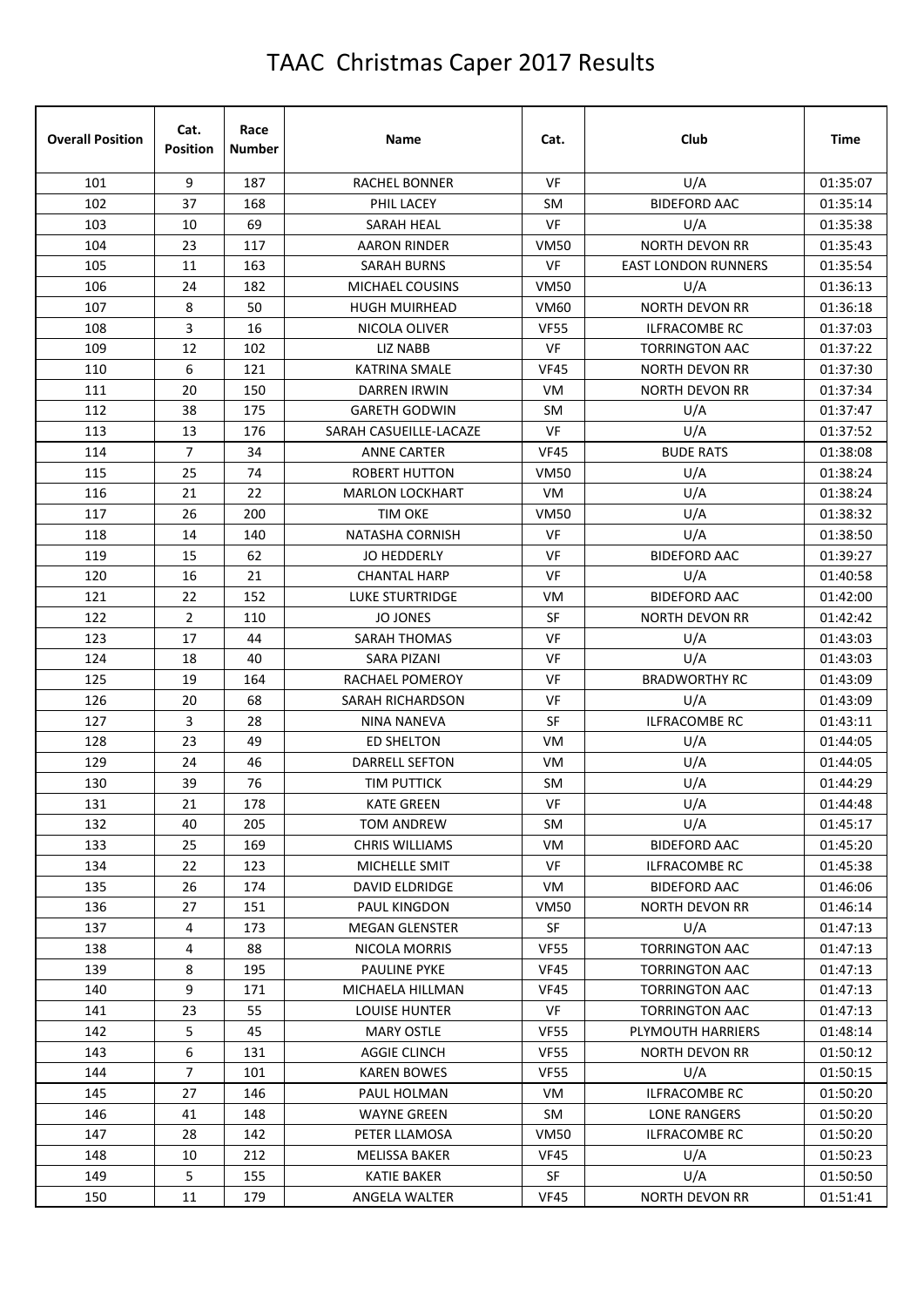| <b>Overall Position</b> | Cat.<br><b>Position</b> | Race<br><b>Number</b> | Name                     | Cat.        | Club                           | <b>Time</b> |
|-------------------------|-------------------------|-----------------------|--------------------------|-------------|--------------------------------|-------------|
| 151                     | 29                      | 181                   | MICHAEL DAVEY            | <b>VM50</b> | U/A                            | 01:51:43    |
| 152                     | 12                      | 197                   | <b>CLAIRE MEECH</b>      | <b>VF45</b> | U/A                            | 01:51:43    |
| 153                     | 28                      | 149                   | PAUL ROONEY              | VM.         | HATHERLEIGH                    | 01:51:47    |
| 154                     | 13                      | 177                   | <b>DEB HAZELL</b>        | <b>VF45</b> | U/A                            | 01:53:02    |
| 155                     | 9                       | 65                    | <b>STEVE HAYWOOD</b>     | <b>VM60</b> | <b>BIDEFORD AAC</b>            | 01:53:34    |
| 156                     | 30                      | 113                   | PETER ADDISON            | <b>VM50</b> | <b>ILFRACOMBE RC</b>           | 01:54:22    |
| 157                     | 14                      | 41                    | <b>KAREN SNELSON</b>     | <b>VF45</b> | <b>BUDE RATS</b>               | 01:54:23    |
| 158                     | 15                      | 29                    | <b>KAREN HILTON</b>      | <b>VF45</b> | <b>BUDE RATS</b>               | 01:54:23    |
| 159                     | 24                      | 32                    | <b>CLAIRE STRONG</b>     | VF          | <b>BUDE RATS</b>               | 01:54:23    |
| 160                     | 8                       | 180                   | <b>MARY POOL</b>         | <b>VF55</b> | <b>BIDEFORD AAC</b>            | 01:54:52    |
| 161                     | 42                      | 209                   | <b>DAMIEN FIELDHOUSE</b> | SM          | <b>MINEHEAD</b>                | 01:55:23    |
| 162                     | 25                      | 191                   | <b>JO BIEDERMAN</b>      | VF          | NORTH DEVON RR                 | 01:56:17    |
| 163                     | 9                       | 190                   | SARAH CROCKER            | <b>VF55</b> | U/A                            | 01:56:17    |
| 164                     | 26                      | 47                    | SARA LEYGOTT             | VF          | <b>NORTH DEVON RR</b>          | 01:56:17    |
| 165                     | 16                      | 83                    | <b>VICKY SKELTON</b>     | <b>VF45</b> | <b>NORTH DEVON RR</b>          | 01:56:32    |
| 166                     | 27                      | 93                    | <b>SALLY TAPP</b>        | VF          | U/A                            | 01:56:38    |
| 167                     | 10                      | 73                    | <b>MARCIA MACEY</b>      | <b>VF55</b> | <b>BERE ALSTON TREKERS</b>     | 01:56:51    |
| 168                     | 11                      | 73                    | <b>MARCIA MACEY</b>      | <b>VF55</b> | <b>BERE ALSTON TREKERS</b>     | 01:56:51    |
| 169                     | 17                      | 7                     | <b>SARAH THORNE</b>      | <b>VF45</b> | U/A                            | 01:57:28    |
| 170                     | 28                      | 115                   | <b>JACKIE MORRIS</b>     | VF          | <b>NORTH DEVON RR</b>          | 01:57:28    |
| 171                     | 18                      | 75                    | <b>CLARE GAYTON</b>      | <b>VF45</b> | U/A                            | 01:57:55    |
| 172                     | 31                      | 77                    | <b>ALAN DYKES</b>        | <b>VM50</b> | U/A                            | 01:57:56    |
| 173                     | 32                      | 138                   | <b>GREG BUSHELL</b>      | <b>VM50</b> | HATHERLEIGH                    | 01:58:44    |
| 174                     | 29                      | 124                   | <b>ABIGAIL ORR</b>       | VF          | <b>ILFRACOMBE RC</b>           | 01:58:48    |
| 175                     | 30                      | 147                   | <b>SARAH MARSHALL</b>    | <b>VF</b>   | U/A                            | 01:59:19    |
| 176                     | 6                       | 199                   | ALICE ALLBROOK           | SF          | <b>TORRINGTON AAC</b>          | 01:59:57    |
| 177                     | $\overline{7}$          | 198                   | <b>KATHERINE LARGE</b>   | SF          | <b>TORRINGTON AAC</b>          | 01:59:57    |
| 178                     | 10                      | 98                    | <b>GARRY BAYLISS</b>     | VM60        | U/A                            | 02:00:45    |
| 179                     | 31                      | $\overline{2}$        | <b>BECKY MOUNTFORD</b>   | VF          | <b>NORTH DEVON RR</b>          | 02:00:48    |
| 180                     | 11                      | 129                   | ROBERT FRANCE            | VM60        | <b>NORTH DEVON TRIATHLETES</b> | 02:01:26    |
| 181                     | 19                      | 137                   | <b>RUTH BUSHELL</b>      | VF45        | <b>OKEHAMPTON RC</b>           | 02:01:33    |
| 182                     | 20                      | 26                    | <b>MELANIE HICKLES</b>   | <b>VF45</b> | ILFRACOMBE RC                  | 02:04:26    |
| 183                     | 33                      | 25                    | <b>COLIN HICKLES</b>     | <b>VM50</b> | <b>ILFRACOMBE RC</b>           | 02:04:52    |
| 184                     | 32                      | 15                    | <b>JULIE BOARD</b>       | VF          | PLYMOUTH HARRIERS              | 02:05:52    |
| 185                     | 12                      | 133                   | PHIL RYCROFT             | VM60        | SOUTH MOLTON STRUGGLERS        | 02:06:26    |
| 186                     | 21                      | 130                   | <b>CATHERINE GARDNER</b> | <b>VF45</b> | <b>BIDEFORD AAC</b>            | 02:07:22    |
| 187                     | 12                      | 105                   | LORRIE WOOLGAR           | <b>VF55</b> | <b>BIDEFORD AAC</b>            | 02:07:22    |
| 188                     | 33                      | 80                    | TRACEY FOUND             | VF          | U/A                            | 02:08:17    |
| 189                     | 13                      | 81                    | STEPH STACEY             | <b>VF55</b> | U/A                            | 02:08:29    |
| 190                     | 34                      | 89                    | <b>GOAMAN</b>            | <b>VM50</b> | U/A                            | 02:11:17    |
| 191                     | 29                      | 31                    | <b>COLIN MITCHELL</b>    | VM          | <b>BIDEFORD AAC</b>            | 02:12:17    |
| 192                     | 22                      | 3                     | PAULA ODAM               | <b>VF45</b> | YEOVIL TOWN RRC                | 02:13:34    |
| 193                     | 13                      | 39                    | <b>TONY COLLYER</b>      | VM60        | SOUTH MOLTON STRUGGLERS        | 02:13:43    |
| 194                     | 14                      | 183                   | <b>PAUL STURTRIDGE</b>   | VM60        | <b>BIDEFORD AAC</b>            | 02:16:20    |
| 195                     | 43                      | 193                   | <b>STEVEN THOMPSON</b>   | SM          | U/A                            | 02:16:57    |
| 196                     | 44                      | 192                   | <b>MARK WOODHOUSE</b>    | SM          | U/A                            | 02:16:57    |
| 197                     | 23                      | 132                   | <b>JULIA CLARKE</b>      | <b>VF45</b> | U/A                            | 02:34:00    |
| 198                     | 34                      | 134                   | <b>KAREN KESTER</b>      | VF          | U/A                            | 02:34:00    |
| 199                     | 15                      | 185                   | NIGEL CORNISH            | VM60        | <b>TORRINGTON AAC</b>          |             |
|                         |                         |                       |                          |             |                                |             |